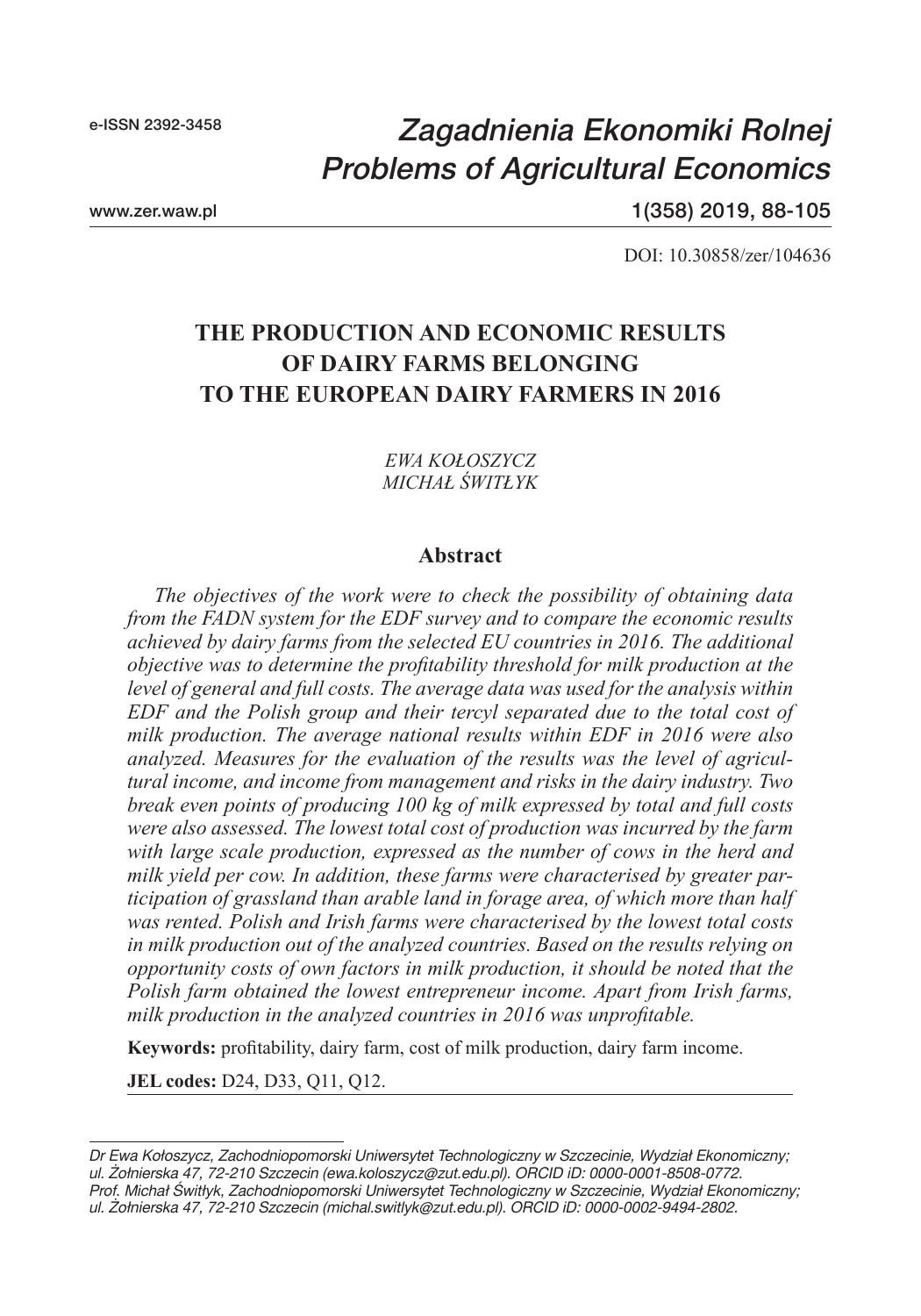#### **Introduction**

Considerable importance of milk production in the Polish agriculture is confirmed by high value of production and its share in global commodity agricultural production. In 2017, Poland was the fourth producer of cow milk in the EU and the thirteenth in the world (Hemme (ed.), 2018).

In 2016, compared to 2010, the number of farms keeping cows decreased by about 40% and the cow population decreased by 11%. Statistics show that the number of farms with the economic size up to EUR 8 thousand decreased, and the decline in population concerned in particular farms with the economic size up to EUR 50 thousand (GUS, 2012, 2017).

Significant disproportions in production parameters between the Polish farms and agricultural holdings from Western Europe are still visible. The major ones include differences in the scale of production, resulting from the size of the herd of cows and milk productivity (Czyżewski and Guth, 2016; Ziętara and Adamski, 2018), the efficiency of using resources on farms (Gołaś, 2017; Skarżyńska, 2017).

These parameters affect the profitability of milk production which additionally depends on many external factors, including demand and supply and agricultural policy on the local and global market.

Organisation which monitors the development of the profitability of milk production on farms is the European Dairy Farmers (EDF). The organisation was founded in 1990 in Great Britain. An initiative to create it was undertaken by a few dozen farmers producing milk and the German Agricultural Society (*Deutsche Landwirtschafts-Gesellschaft* – DLG e. V.) and the Federal Research Institute for Rural Areas, Forestry and Fisheries of the Thünen Institute (then the FAL – *Bundesforschungsanstalt für Landwirtschaft*). The mission of the EDF is to inspire farmers through the exchange of knowledge and ideas. Activities of the organisation focus on the analysis of milk production costs and the search for the reasons of differences in production and economic results between farms. The advantage of analyses made by the EDF is a uniform method of data collection and determination of results. The organisation brings together milk producers on a voluntary basis and finances its activity entirely from membership fees. The condition for receiving the results of analyses of milk production costs is to provide economic and production data from the farm.

Data from the Polish dairy farms has been analysed in the EDF since 1998. The basic problem for the majority of the Polish farms was keeping too simplified records of economic events. As a result, completion of the survey concerning the summary of the reporting period took a lot of time, and the values in the survey were approximate. Reliable results have a high informative value for the milk producer, they serve not only to assess the completed reporting periods, but also to improve the management of the farm in the future by comparing it with better farms.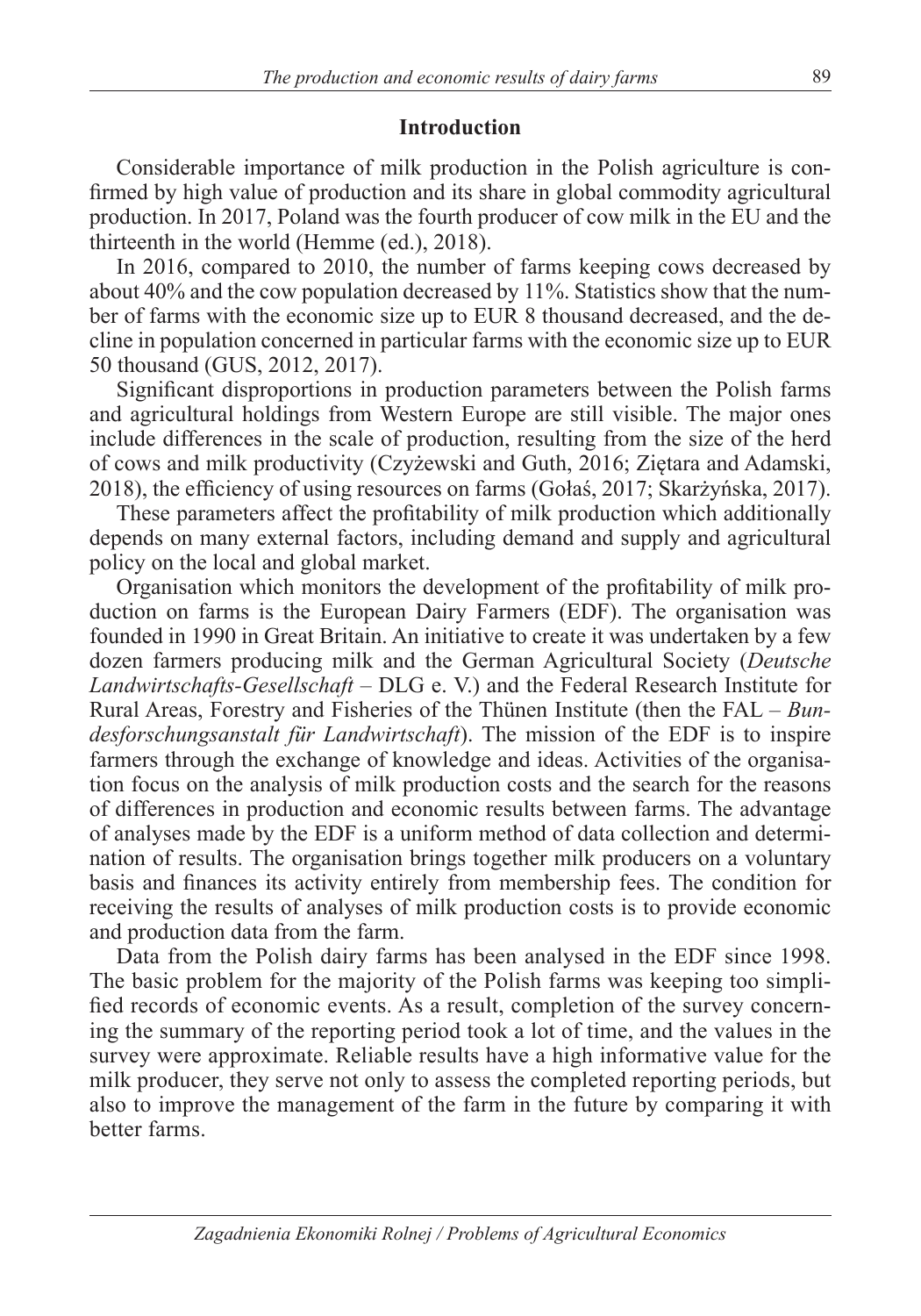### **Purpose of the study, data sources and methodology**

The objectives of the paper were to check the possibility of obtaining data from the FADN system for the EDF survey and to compare the economic results achieved by dairy farms from the selected EU countries in 2016 using the methodology of the EDF. An additional goal was to determine the profitability threshold for milk production at the level of general and full costs.

The research covered a group of 362 farms from the EDF and 30 farms from Poland conducting agricultural accounting in the Polish FADN. Data was collected with the participation of the Institute of Agricultural and Food Economics – National Research Institute in Warsaw<sup>1</sup>, in accordance with the FADN methodology and schedule, and then supplemented with information required for cost analysis in the EDF through a structured interview. The interview was carried out by advisers from farm advisory centres operating under the FADN. The selection of farms for analysis was purposeful; 30 farms selected for the study were farms where the share of the milk production value exceeded 70% of the total sales value were. They can be classified as farms highly specialized in milk production (Bocian, Osuch and Smolik, 2018).

In the analysis of the results, the EDF uses full costing of milk production. Figure 1 presents groups of costs and their components used in the EDF. The EDF calculations assumed that total labour-related costs include both labour costs of people and the costs of machinery. Total costs of labour, buildings, land and milk quota also include alternative costs of own resources.

Full costing required assumptions regarding the valuation of own production factors involved in milk production (land, capital and labour). The calculation of full costs is of particular importance for entities which differ in the ownership structure of the resources used for production. Approaches to the valuation of own resources involved are different in literature on the subject (Goraj and Mańko, 2004; Hemme (ed.), 2018; Skarżyńska, 2011).

<sup>1</sup> Data was collected in cooperation with Prof. dr hab. Wojciech Ziętara and mgr inż. Marcin Adamski.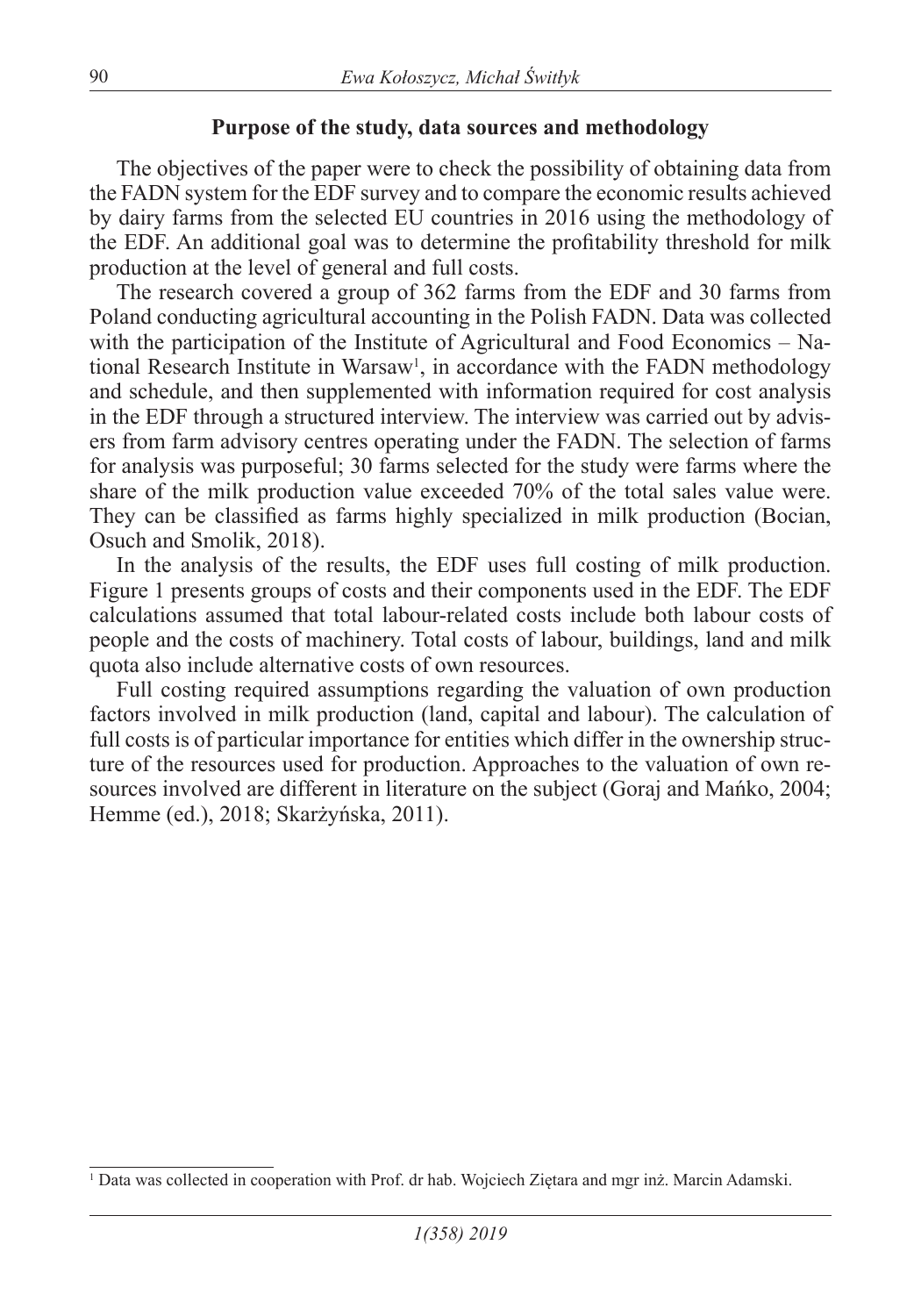

*Fig. 1.* Categories of costs in the calculation of milk production costs in the EDF. Source: own study based on the EDF (2015).

In this analysis, the costs of the so-called lost benefits were determined using the same method in individual countries participating in the study. Alternative costs of own land used in milk production were determined based on the amount of rent in the region of the farm's operation. Valuation of the use of capital in raising of dairy cattle in the EDF surveys was made on the basis of interest rates on loans for nonfinancial enterprises granted for a period of over 5 years. Alternative costs of the family labour were estimated on the basis of the product of the annual workload of family members and remuneration rates (hourly rates were calculated on the basis of gross annual earnings in the national economy without bonuses and rewards). A summary of the basic assumptions regarding the valuation of the involvement of own resources in selected countries for analysis is provided in Figure 2.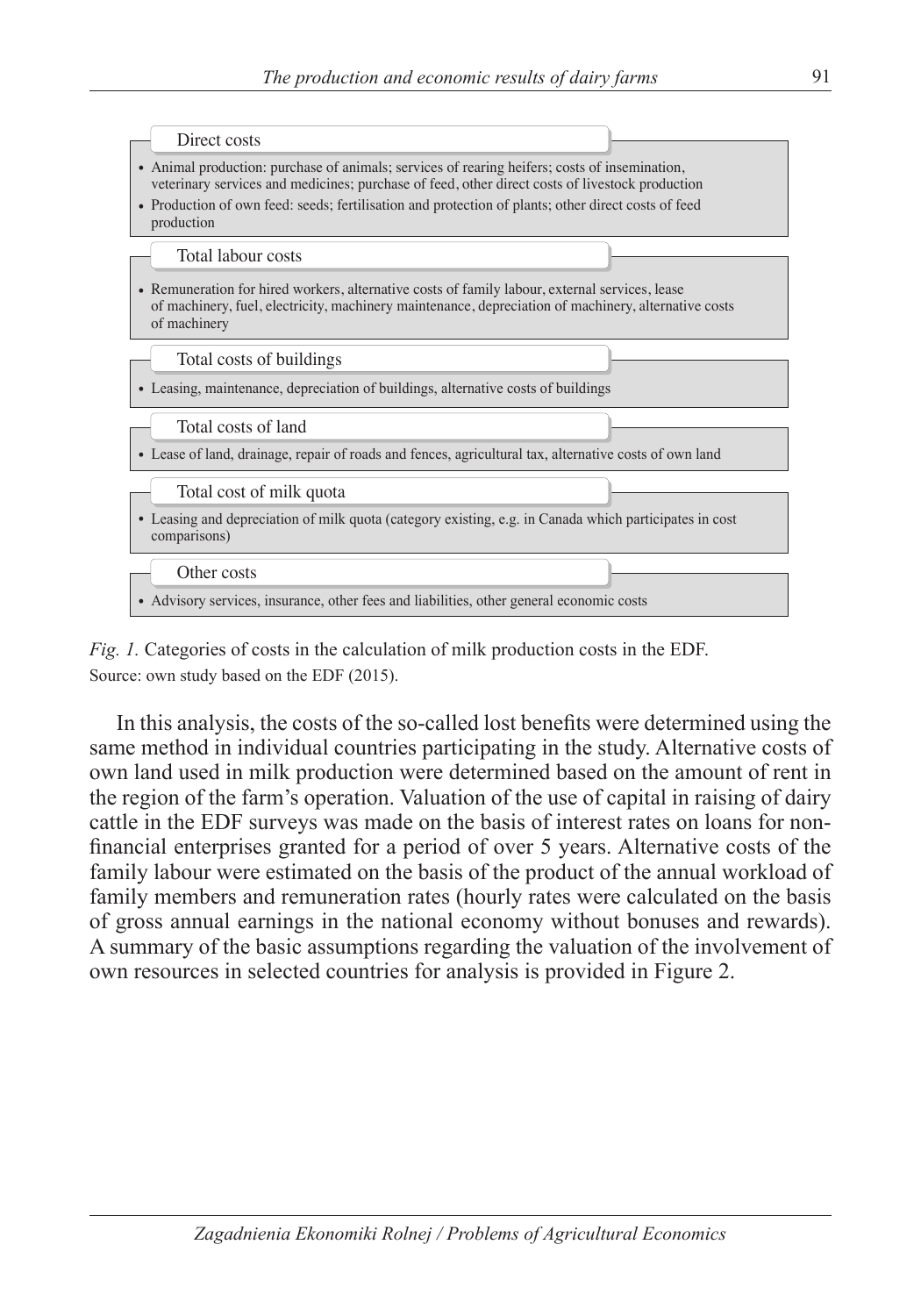

Symbols of countries: CH – Switzerland; SE – Sweden; DK – Denmark; NL –Netherlands; DE – Germany; BE – Belgium; FR – France; IE – Ireland; UK – United Kingdom; ES – Spain; IT – Italy; PT – Portugal; PL – Poland; CZ – Czech Republic.

*Fig. 2.* Valuation of capital, family labour and the average amount of rent for arable land in selected European countries in the cost analysis of the EDF in 2016.

Source: own study based on data of the EDF.

The adopted assumptions translated directly into the costs of production factors incurred on farms. In Sweden, Denmark and the Netherlands, labour costs in 2016 were among the highest (around EUR 24/h) and were about 4 times higher than average rates in Portugal, Poland and the Czech Republic. The valuation of alternative costs of own forage area was made individually for each farm and was based on the amount of rent of arable land and grassland in the area of the farm's operation. The average amount of rent of arable land for groups of farms from individual countries presented in Figure 2 was characterised by high diversification (higher than in the case of labour prices). The rent of 1 ha of arable land in the Netherlands was around EUR 720, while in the Czech Republic it was over five times lower (EUR 130). Similarly, in the case of capital, there were large differences in interest rates on loans in individual countries.

Basic measures used to assess economic results and the manner of their calculation are given in Table 1. In this analysis, the results were calculated only for raising of dairy cattle. The level of involvement of resources in this production and the share of indirect costs were determined with farmers at the stage of data collection on farms, based on the share of milk production value in the value of total production. The assessment of economic results in milk production in the EDF featured calculation of the so-called break-even point (BEP). It informs about the amount of revenues from the sale of milk, which are required to cover the costs of its production. The EDF methodology assumes that revenues obtained from milk production, but other than the sale of milk (e.g. the sale of cattle), are 'non-core' activity and the farmer obtains them at the level of production costs incurred. These revenues are deducted from the costs of raising of dairy cattle. This way of calculating the cost of milk production is also used in the International Farm Comparison Network (IFCN) – organisation which compares the costs of milk production in the world (Hemme (ed.), 2018).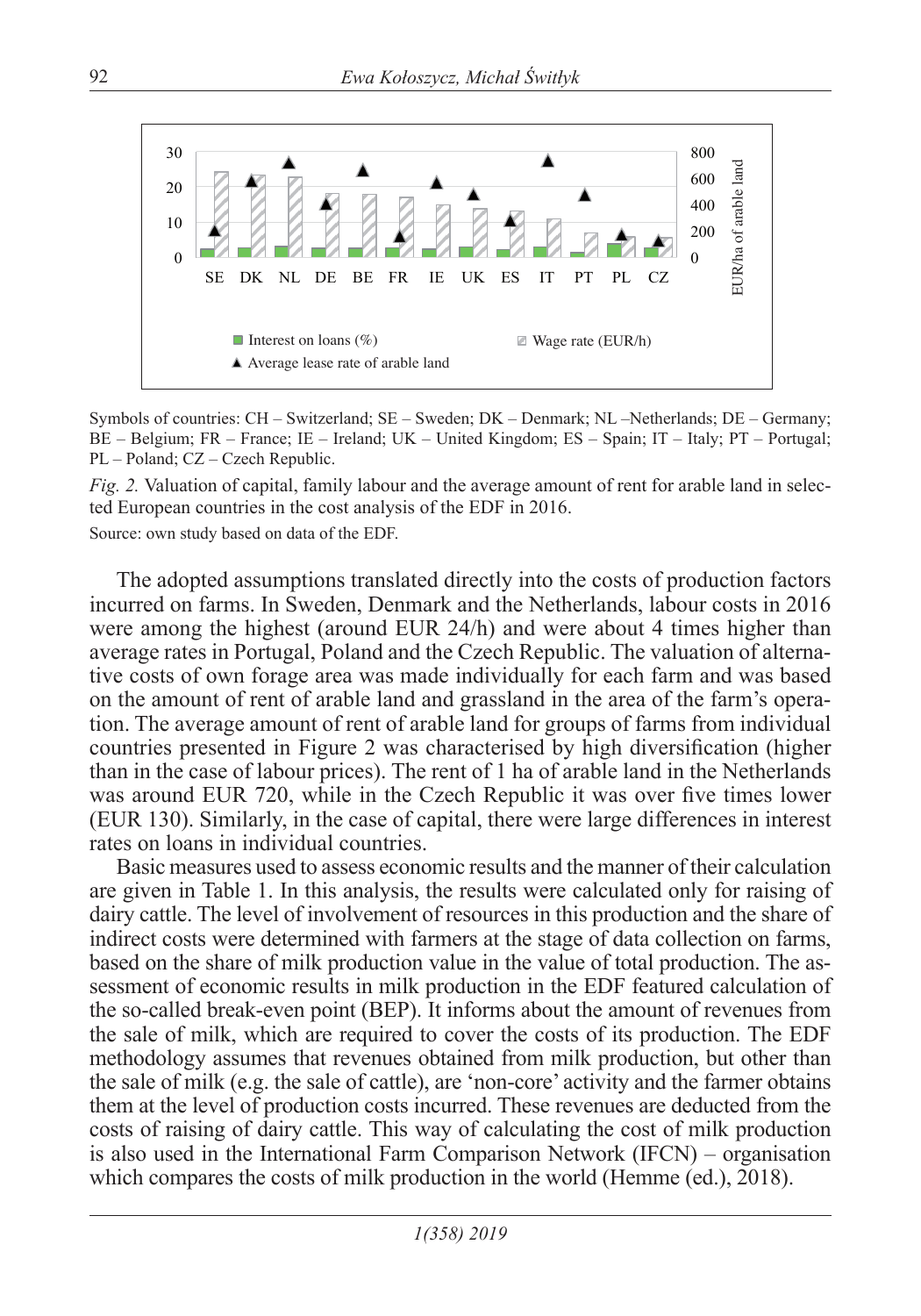| I<br>۰.<br>v | I<br>٧ |
|--------------|--------|
|              |        |

| abie |  |
|------|--|
|------|--|

| Detailed list                            | Calculation method                                                                                                                                                                                                                                   |
|------------------------------------------|------------------------------------------------------------------------------------------------------------------------------------------------------------------------------------------------------------------------------------------------------|
| Total revenues                           | The value of the sale of milk and animals (including change in the value<br>of livestock) and other revenues related to milk production. Revenues<br>include subsidies related to milk production and VAT balance.                                   |
| Full economic costs                      | Total costs (the sum of direct costs of animal and plant production,<br>depreciation, general economic costs and external factors) increased<br>by the costs of lost opportunities of involved own land, family labour<br>and equity (without land). |
| Income from an<br>agricultural holding   | Total revenues reduced by total costs.                                                                                                                                                                                                               |
| Income from<br>management<br>and risk I  | Income from an agricultural holding after covering full economic costs<br>without subsidies not related to production (total revenues minus full<br>economic costs).                                                                                 |
| Income from<br>management<br>and risk II | Income from management I increased by the amount of subsidies not related<br>to production (attributed to the forage area used in milk production).                                                                                                  |
| Breakeven point I                        | Revenues from the sale of milk (milk price) equal to the total costs incurred<br>only for its production (milk price equal to total costs of raising dairy cattle<br>reduced by revenues other than the sale of milk).                               |
| Breakeven point II                       | Revenues from the sale of milk (milk price) equal to the full economic costs<br>incurred only for milk production (milk price equal to full economic costs<br>of raising dairy cattle reduced by revenues other than the sale of milk).              |

*Measures used in the analysis of profitability of raising dairy cattle on farms*

Source: own study based on the methodology of the EDF.

#### **Costs and profitability of milk production on farms in 2016**

Two groups of farms were covered by the analysis of the costs and profitability of milk production: the EDF and 30 Polish farms participating in the FADN. A tercile division was used within groups which means dividing entities into three categories of equal number. Full economic costs of producing 100 kg of milk (ECM<sup>2</sup>) were adopted as the criterion for the division. The division made it possible to present differences in production and economic parameters on farms with higher and lower efficiency. Farms included in the lower (first) tercile (T1) accounted for 1/3 of the number of farms and were characterised by the lowest full costs of milk production. The middle (second) tercile (T2) determined full economic costs of 2/3 of farms. Whereas the upper (third) tercile (T3) determined the highest level of full costs incurred in other farms.

<sup>2</sup> ECM – Energy Corrected Milk (fat content is 4.3% and protein content 3.5%). The conversion of raw milk produced on farms into a comparable product in terms of content of basic ingredients was related to comparisons between farms.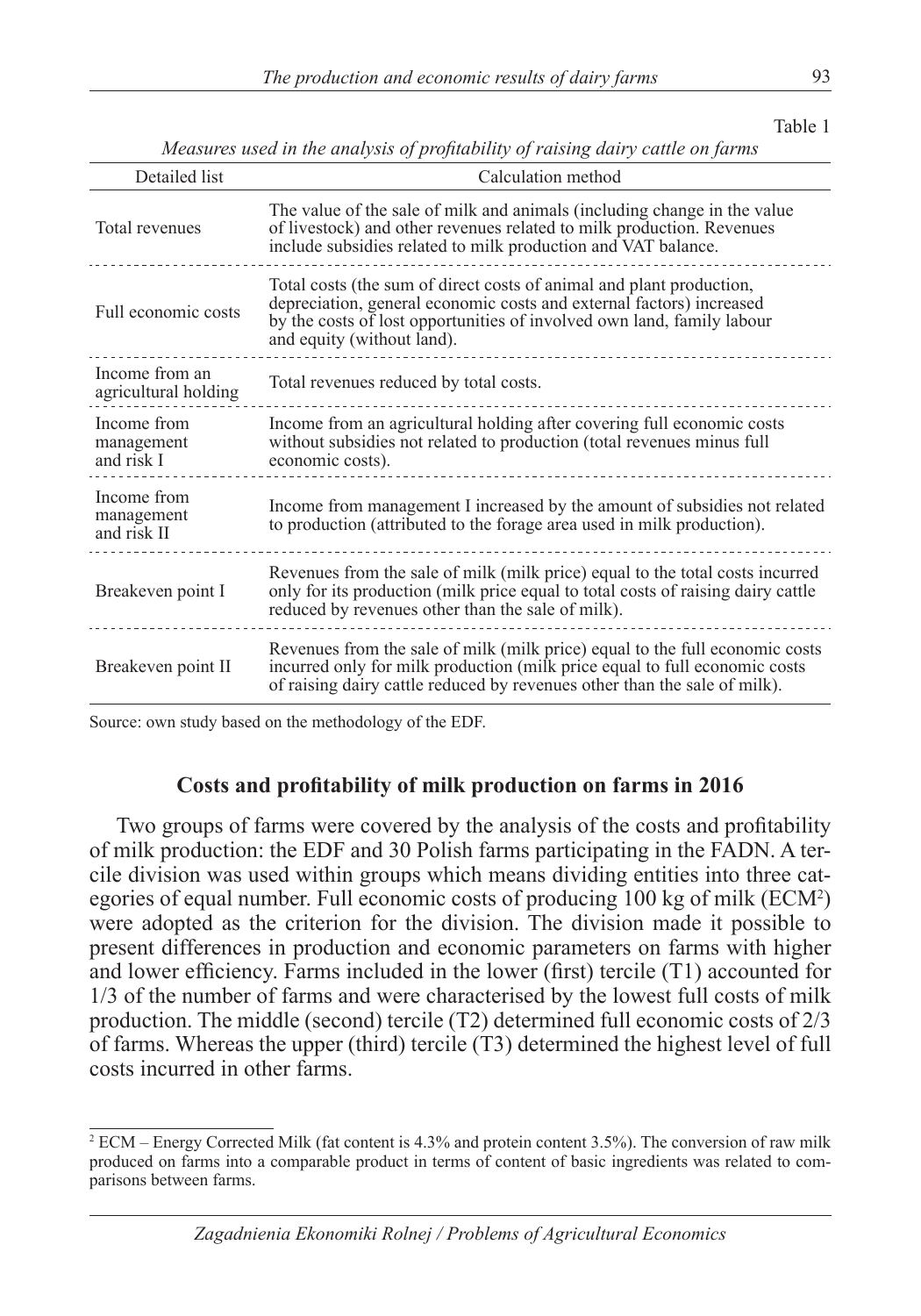The basic characteristics of farms in the EDF and the Polish group are presented in Table 2. In the EDF group, the upper and lower terciles had 121 entities each, while the values for middle tercile were calculated on the basis of 120 farms. The Polish group was represented by 30 farms, and consisted of equipotent terciles (10 farms each). These farms belong to a very important group of entities from the point of view of milk production in Poland, which due to the economic size of farms can be considered as medium small, medium large and large. They constitute about 36% of entities maintaining cows in Poland, while these farms have about 74% of the cow population in Poland (GUS, 2017).

Significant differences in the production potential and the organisation of milk production can be observed in the studied groups. The size of the herd of cows in the Polish group was much smaller than in the EDF (about 8 times). Farms with the lowest total costs (T1) had two times more cows in a herd than farms in the upper terciles. The average milk yield of cows in the group of Polish farms was about 30% lower than in the EDF group, but the distance between the lower terciles of both groups was smaller than in the case of upper terciles. Culling of cows in the herd on the EDF farms was at a similar level in all terciles of farms and amounted to around 28%. In the case of Polish farms, the exchange of cows in the herd was less frequent (culling at the level of 14%) and there were large difference in its level in the terciles of farms.

The management of land resources on the Polish farms was different than in the case of the EDF farms both in terms of the ownership structure, the structure of the forage area, and the intensity of its use. The share of leased land on the EDF farms was significantly higher than on the Polish farms, which can be explained with the difference in the size of production units. Research indicates that the role of lease increases with UAA of a holding (Majchrzak, 2013). A feature distinguishing the Polish group of farms from the EDF was the structure of the forage area. Production of feed was mainly carried out on arable land (54%) and temporary pastures (26%). On EDF farms, the forage area was mostly grassland (around 60%). The intensity of use of forage area measured by cow stocking was the lowest in the upper terciles of farms (1.4 stock unit/ha in the EDF and 1.1 stock unit/ha in PL). On the Polish farms, the stocking was at a similar level in all terciles, while the EDF farms of the lower and middle terciles were characterised by a much higher intensity of land use (1.7 head/ha).

The average capital involvement (without land) for milk production in both Polish and European EDF farms was similar (nearly PLN 32 thousand/cow). In the main part, inputs were related to the capital lock-up in machinery and buildings (over 60%). However, it is worth noting that on the Polish farms the capital invested in machinery dominated (on average 36%), while in the EDF group, the capital involved was mainly related to buildings and their equipment (46%). Productivity of PLN 1 thousand of capital involved in milk production in the Polish group was about 30% lower than on average on the EDF farms, and comparing the results of farms from the first terciles of both groups, the difference was as high as 42% to the disadvantage of the Polish group.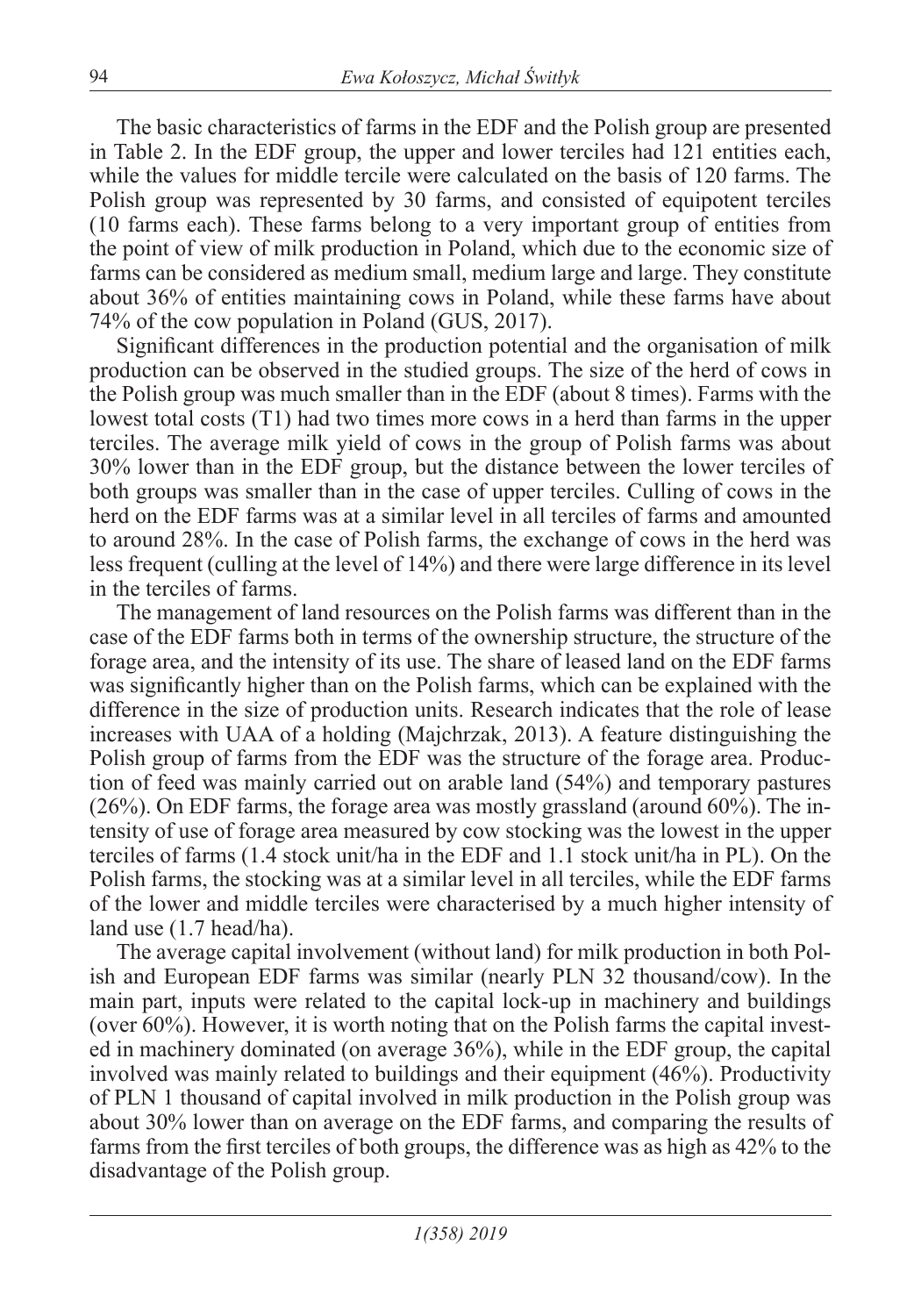*The production and economic results of dairy farms* 95

| from Found and the EDT                            |                            |      |                         |                |                |      |                                                 |                |                |  |
|---------------------------------------------------|----------------------------|------|-------------------------|----------------|----------------|------|-------------------------------------------------|----------------|----------------|--|
| Detailed list                                     | Unit                       |      |                         | <b>EDF</b>     |                | PL   |                                                 |                |                |  |
|                                                   | of measure                 | øEDF | T1                      | T <sub>2</sub> | T <sub>3</sub> | øPL  | T1                                              | T <sub>2</sub> | T <sub>3</sub> |  |
| The number of farms                               | Pieces                     | 362  | 121                     | 120            | 121            | 30   | 10                                              | 10             | 10             |  |
| Herd size                                         | stock unit/farm            | 235  | 313                     | 236            | 156            | 30   | 39                                              | 32             | 18             |  |
| Milk yield                                        | kg of ECM/cow              |      |                         |                |                |      | 8,777 8,911 9,184 8,241 6,778 7,912 6,875 5,548 |                |                |  |
| Culling of cows in a herd                         | $\frac{0}{0}$              | 28   | 28                      | 29             | 27             | 14   | 8                                               | 12             | 22             |  |
| Forage area, including:                           | ha                         | 153  | 160                     | 170            | 130            | 27   | 35                                              | 28             | 17             |  |
| Arable land                                       | $\frac{0}{0}$              | 39   | 40                      | 42             | 35             | 54   | 55                                              | 55             | 51             |  |
| Permanent pastures                                | $\frac{0}{0}$              | 35   | 39                      | 32             | 35             | 20   | 20                                              | 18             | 22             |  |
| Temporary pastures                                | $\frac{0}{0}$              | 25   | 20                      | 26             | 30             | 26   | 25                                              | 27             | 27             |  |
| Leased area                                       | % of forage area           | 52   | 55                      | 56             | 47             | 17   | 16                                              | 23             | 12             |  |
| Rent of arable land                               | PLN/ha<br>of arable land   |      | 1,728 1,487 1,777 1,921 |                |                | 759  | 740                                             | 795            | 741            |  |
| Stocking of cows                                  | stock unit/ha              | 1.6  | 1.7                     | 1.7            | 1.4            | 1.2  | 1.2                                             | 1.2            | 1.1            |  |
| Land productivity                                 | t of ECM/ha                | 14.1 | 14.8                    | 15.8           | 11.9           | 7.7  | 9.1                                             | 8.2            | 5.9            |  |
| Capital involvement<br>(without land), including: | <b>PLN</b><br>thousand/cow | 31.7 | 23.1                    | 29.3           | 42.7           | 31.7 | 32.3                                            | 25.0           | 37.9           |  |
| Value of buildings                                | $\frac{0}{0}$              | 46   | 41                      | 44             | 50             | 32   | 26                                              | 29             | 39             |  |
| Value of machinery                                | $\frac{0}{0}$              | 17   | 18                      | 17             | 17             | 36   | 40                                              | 35             | 33             |  |
| Capital productivity                              | kg of ECM/<br>PLN 1000     |      |                         |                |                |      | 6,888 8,598 7,087 4,983 4,852 5,036 5,858 3,663 |                |                |  |
| Labour input                                      | $h$ /cow                   | 58   | 52                      | 47             | 75             | 175  | 130                                             | 148            | 247            |  |
| Labour productivity                               | kg of ECM/h                | 211  | 229                     | 241            | 165            | 52   | 76                                              | 53             | 29             |  |

*Basic production and economic parameters of the analysed groups of farms from Poland and the EDF*

Source: as for Figure 2.

Inputs of the labour factor in the Polish group of farms were three times higher than the average on the EDF farms. Research shows that farms adopt the structure of inputs, replacing more expensive factors with cheaper ones (Kusz and Misiak, 2017; Sheng, Davidson, Fuglie and Zhang, 2016).

The size of labour input on the Polish farms may result from low labour prices compared to the majority of countries taking part in the EDF cost analyses, with higher capital prices. Another reason for such high labour inputs on the analysed Polish farms was low production scale.

Management of resources remains closely related to farm production costs. In 2016 the milk prices on the market were lowfor the producers. In July 2016, the average price of milk was only 3% higher than in the corresponding period of 2009, which was characterised by record low prices (European Comission, 2018a).

Table 2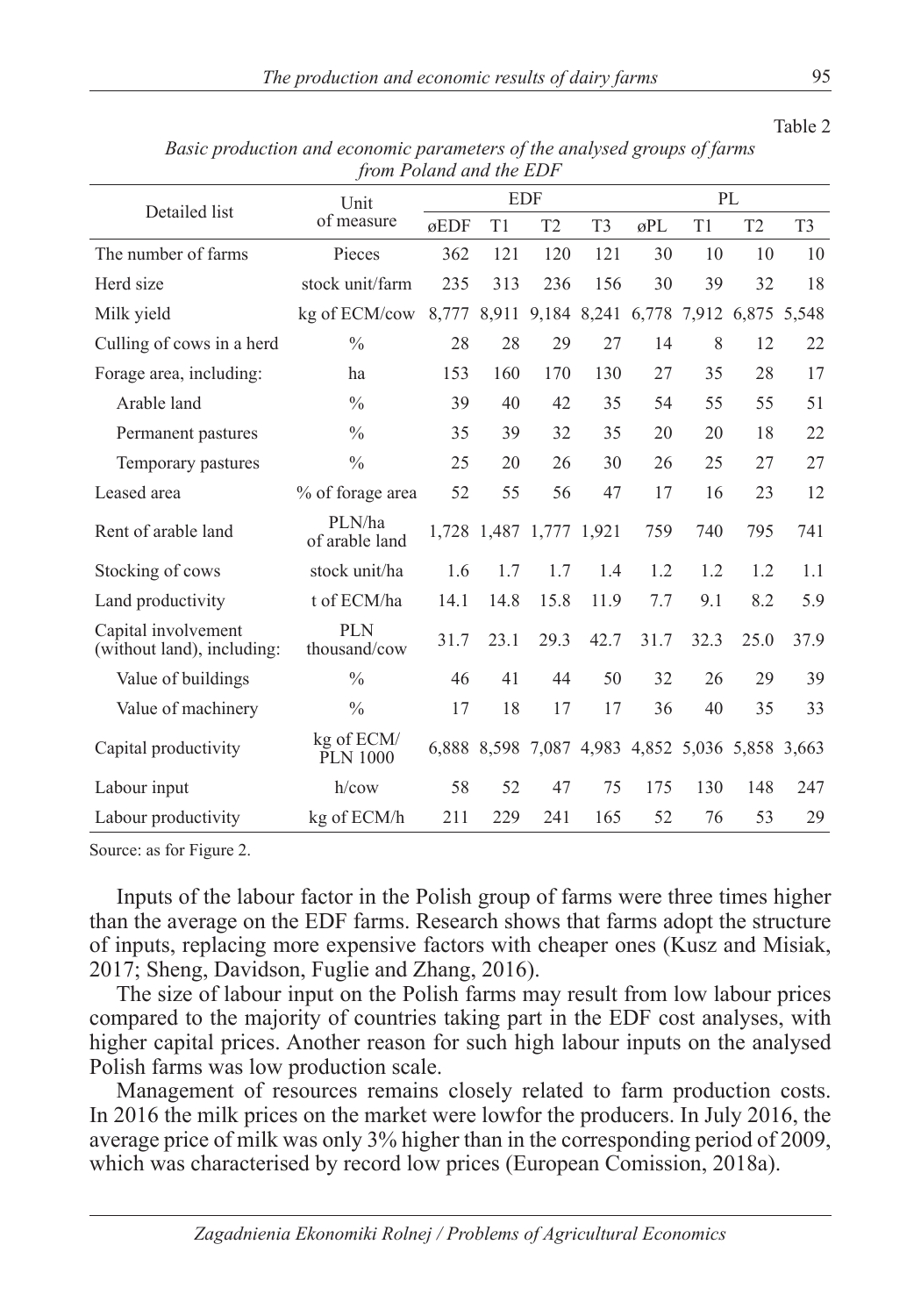Table 3 includes the economic results achieved in groups of the Polish farms and the EDF farms in 2016. Revenues from the sale of milk accounted for about 80% of the total revenues in raising of dairy cattle. Milk prices in the Polish group of farms were on average 20% lower compared to the average EDF groups. On the EDF farms, the lowest prices were obtained by farms from the lower tercile (PLN 120.8/100 kg of ECM) and the highest from the upper tercile (PLN 162.5/100 kg of ECM). In the EDF, revenues from the sale of cattle accounted for around 13% of total revenues. A higher level of culling of cows in the herd on the Polish farms from the upper tercile resulted in a higher share of revenues from the sale of cattle (22%).

On the majority of farms, direct costs accounted for over 50% of total costs in raising of dairy cattle. On average, on the EDF farms they amounted to PLN 76/100 kg of ECM, while in the Polish group they were PLN 17 (22%) lower. On the Polish farms from the third tercile, direct costs were by PLN 22/100 kg of ECM higher compared to other farms.

Lower general economic costs on the Polish farms resulted mainly from lower costs of services (agricultural equipment and consultancy) as well as maintenance of machinery and equipment. The average depreciation cost on the EDF farms was PLN 21.6/100 kg of ECM and on the Polish farms it was higher by about PLN 4. Both categories of costs: general economic costs and depreciation were clearly increasing on farms from the second and third terciles of both groups.

The costs of using external factors on the Polish farms were lower compared to the EDF group. This was due to the low share of leases in the forage area and the use of only family labour in the production process.

Farms from lower terciles had lower total costs compared to farms from upper terciles. In the EDF group, this difference was PLN 60/100 kg of ECM and on the Polish farms PLN 50/100 kg of ECM. Total costs on the Polish farms were lower by about PLN 45/100 kg of milk compared to the EDF group. Income from the agricultural holding on the Polish farms from the lower and middle tercile was definitely higher than on the European farms from the analogous terciles (PLN 28.2 in the lower tercile and PLN 17.7 in the middle tercile).

The valuation of the costs of using own land, capital and labour resources made it possible to compare economic results regardless of the ownership structure of production factors. Due to the fact that milk production on the Polish farms was based mainly on own resources, alternative costs were at a definitely higher level than on the European farms (2.5 times). A particularly high level was achieved by alternative costs of family labour the outlay of which was three times higher. As a result, in 2016 income from management had negative values. The addition of subsidies not related to production in the account slightly improved the results, but only the EDF farms from the lower tercile achieved income from management (PLN 5.6/100 kg of milk).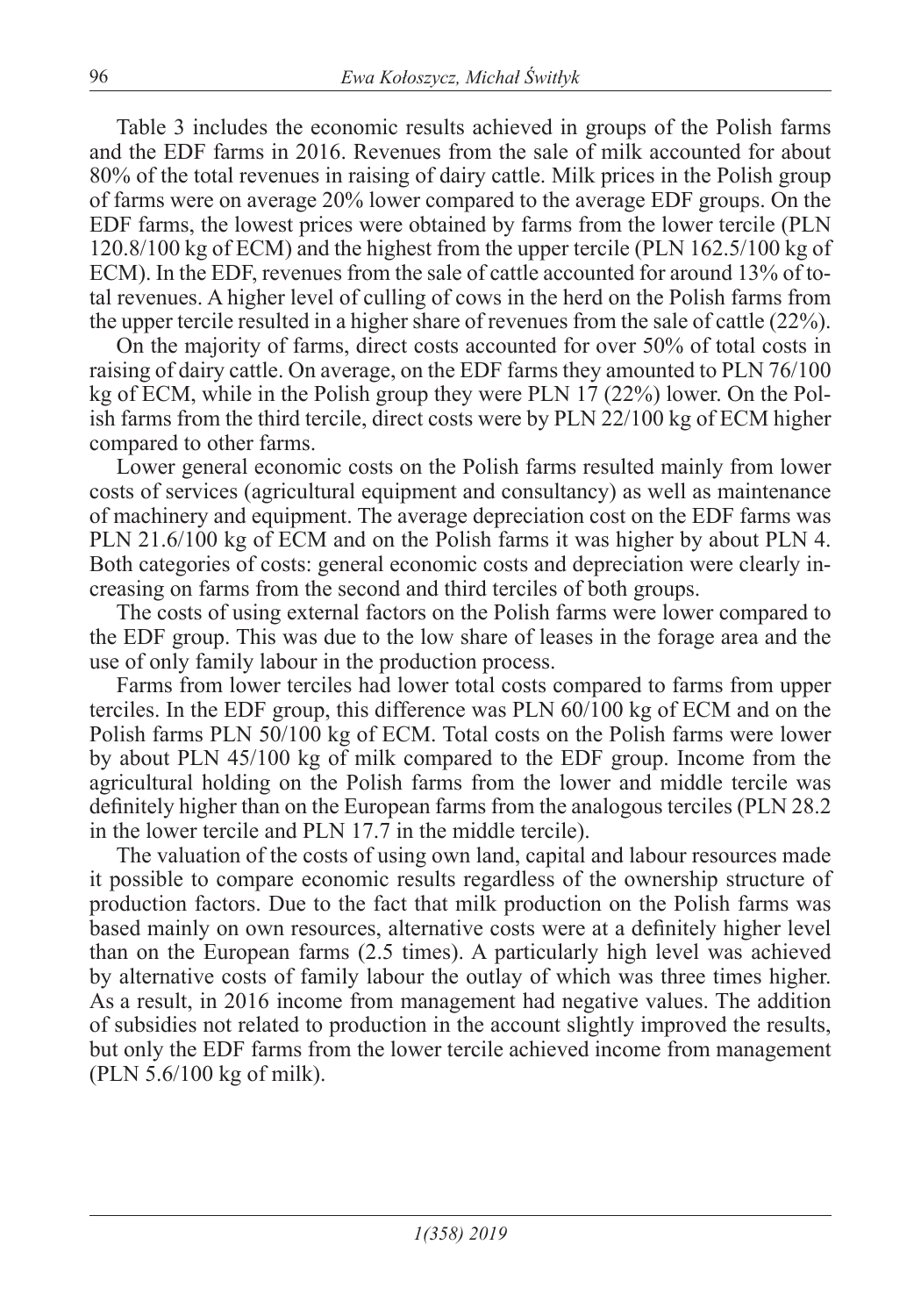| Table |  |
|-------|--|

| $1.00$ and $1.00$ and $1.00$ and $1.00$ and $1.00$ and $1.00$ and $1.00$ and $1.00$ and $1.00$ and $1.00$ and $1.00$ and $1.00$ and $1.00$ and $1.00$ and $1.00$ and $1.00$ and $1.00$ and $1.00$ and $1.00$ and $1.00$ and |         | <b>EDF</b> |                |                | PL      |         |         |                |  |
|-----------------------------------------------------------------------------------------------------------------------------------------------------------------------------------------------------------------------------|---------|------------|----------------|----------------|---------|---------|---------|----------------|--|
| Detailed list                                                                                                                                                                                                               | øEDF    | T1         | T <sub>2</sub> | T <sub>3</sub> | øPL     | T1      | T2      | T <sub>3</sub> |  |
| Total revenues, including<br>from the sale of:                                                                                                                                                                              | 170.3   | 150.0      | 159.9          | 201.0          | 136.4   | 138.1   | 129.3   | 141.7          |  |
| milk                                                                                                                                                                                                                        | 138.6   | 120.8      | 132.3          | 162.5          | 110.2   | 112.7   | 111.1   | 106.9          |  |
| cattle                                                                                                                                                                                                                      | 21.4    | 19.8       | 19.2           | 25.2           | 21.3    | 17.2    | 15.5    | 31.3           |  |
| Direct costs, including:                                                                                                                                                                                                    | 76.0    | 67.5       | 76.5           | 84.1           | 59.3    | 51.9    | 51.9    | 73.9           |  |
| purchased feed                                                                                                                                                                                                              | 44.5    | 40.4       | 47.0           | 46.2           | 22.7    | 23.8    | 20.8    | 23.3           |  |
| production of own feed                                                                                                                                                                                                      | 11.2    | 9.6        | 10.8           | 13.4           | 20.5    | 15.5    | 16.4    | 29.8           |  |
| other direct costs<br>(incl. purchase of animals)                                                                                                                                                                           | 20.3    | 17.5       | 18.8           | 24.5           | 16.1    | 12.6    | 14.7    | 20.9           |  |
| General economic costs                                                                                                                                                                                                      | 33.2    | 24.5       | 31.4           | 43.6           | 20.0    | 13.1    | 20.9    | 26.0           |  |
| Depreciation                                                                                                                                                                                                                | 21.6    | 14.0       | 20.7           | 30.1           | 25.5    | 18.7    | 23.7    | 34.0           |  |
| Cost of external factors                                                                                                                                                                                                    | 21.9    | 19.3       | 20.0           | 26.4           | 2.2     | 1.5     | 3.8     | 1.4            |  |
| Total costs                                                                                                                                                                                                                 | 152.7   | 125.3      | 148.6          | 184.2          | 106.9   | 85.2    | 100.3   | 135.3          |  |
| Alternative costs, including:                                                                                                                                                                                               | 45.3    | 29.7       | 35.9           | 70.3           | 113.8   | 69.4    | 84.1    | 188.0          |  |
| own land                                                                                                                                                                                                                    | 6.5     | 4.6        | 5.8            | 9.2            | 9.4     | 6.9     | 7.7     | 13.7           |  |
| capital involved                                                                                                                                                                                                            | 11.9    | 8.6        | 10.5           | 16.5           | 22.7    | 17.5    | 15.7    | 34.8           |  |
| own labour                                                                                                                                                                                                                  | 26.9    | 16.5       | 19.6           | 44.5           | 81.7    | 45.0    | 60.8    | 139.5          |  |
| Income from family farm                                                                                                                                                                                                     | 17.7    | 24.7       | 11.3           | 16.8           | 29.5    | 52.9    | 29.0    | 6.4            |  |
| Income from management<br>and risk I                                                                                                                                                                                        | $-27.7$ | $-5.0$     | $-24.6$        | $-53.5$        | $-84.4$ | $-16.5$ | $-55.1$ | $-181.6$       |  |
| Income from management<br>and risk II                                                                                                                                                                                       | $-14.0$ | 5.6        | $-13.2$        | $-34.4$        | $-62.7$ | $-1.3$  | $-38.4$ | $-148.3$       |  |

*Economic results in raising of dairy cattle in 2016 (PLN/100 kg of ECM)*

Source: as for Figure 2.

Total costs of producing 100 kg of milk were higher by about 30% on the EDF farms compared to Polish farms. Their average level on the Polish farms was PLN 80 per 100 kg of ECM, and on farms from the upper tercile did not exceed PLN 100, i.e. it was almost as high as on farms from the lower tercile of the EDF. Due to the inclusion of alternative costs in the calculation, the income from the sale of milk was lower than the full costs of its production in all groups of farms.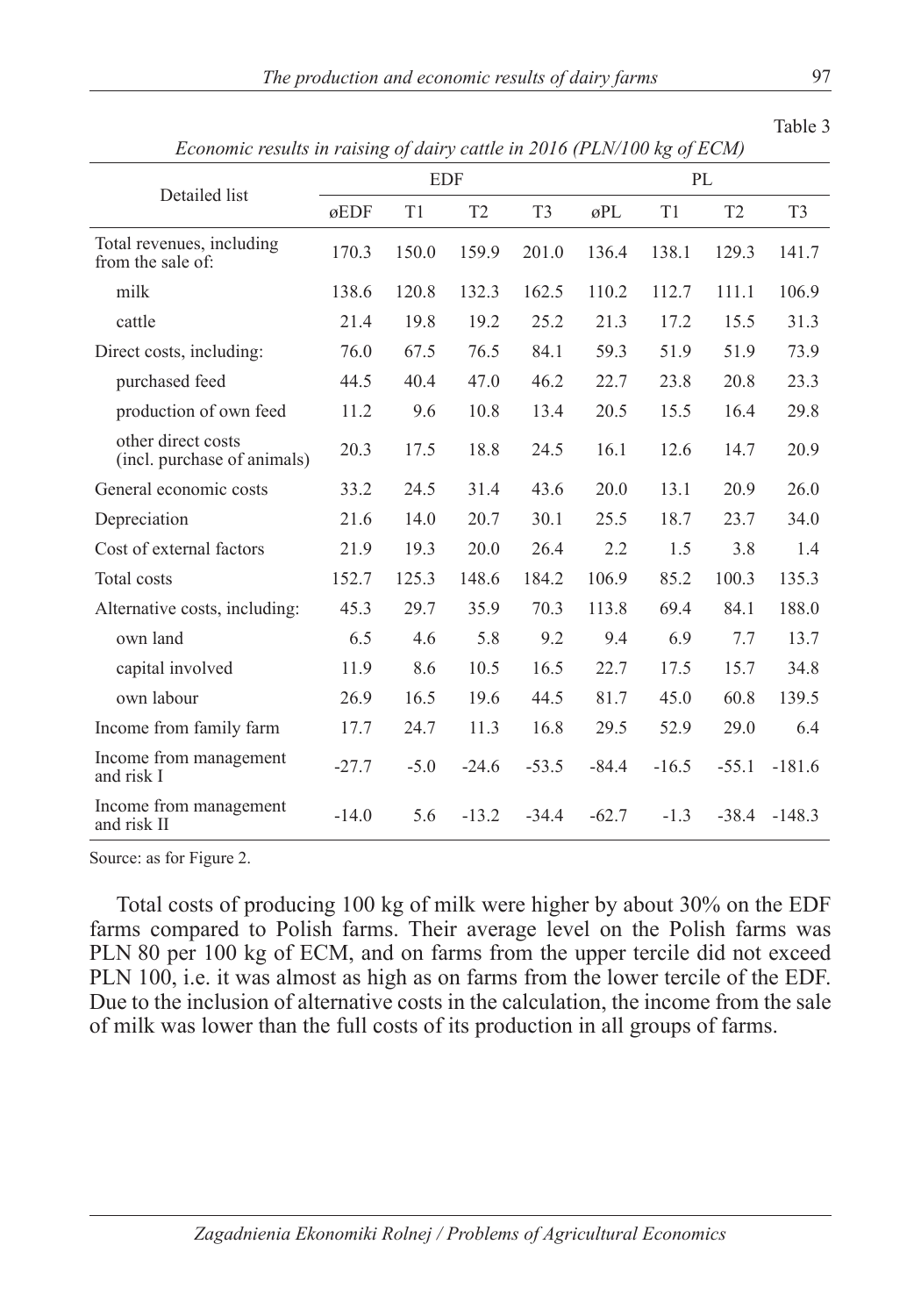

*Fig. 3.* Profitability of milk production in Polish and EDF farms in 2016. Source: as for Figure 2.

### **Production and economic results of farms in selected countries participating in the EDF**

The comparisons were made between groups of farms from countries which were represented by a minimum of 10 farms in the EDF. The number of farms representing the analysed countries accounted for 75% of the total number of farms participating in the EDF in 2016.

The analysed European farms were characterised by large herds of cows (Table 4). Only in three national groups, the average herd was smaller than 100 cows, while in Poland it was the smallest (30 head on average). Farms from Sweden and Denmark were characterised by very numerous herds of cows and achieved the highest milk yield (10.8 and 10.6 t of ECM), with a very high rate of culling of cows in the herd.

Stocking of cows in national groups was characterised by a large span of values, from 0.8 on the Swedish and Polish farms, to 2.6 stock units/ha on the Spanish farms. The structure of forage area on the EDF farms was dominated by grassland (permanent and temporary). Only on the Spanish, Polish and Danish farms arable land accounted for the majority of the area intended for the production of feed. The highest share of leased area intended for the production of feed was noted on the French farms (86%). The price of rent of agricultural land in this country was the lowest among the analysed national groups. The level of rent of agricultural land reflects, e.g. the value of agricultural land available on the market<sup>3</sup>. The highest rents for arable land were paid on the Dutch farms, and at the same time the share of leased area in the forage area of farms was among the lowest. A different situation was noted on the Belgian farms, where rent prices were not much lower, and the popularity of lease was significantly higher than in the neighbouring Netherlands. One of the fac-

<sup>&</sup>lt;sup>3</sup> Based on the ranking of average national prices of agricultural land of the Institute of Agricultural and Food Economics, in 2016 in selected European countries with prices of rent in countries belonging to the EDF, a positive relationship between variables can be noted (European Commision, 2018b; *Rynek ziemi*, 2017).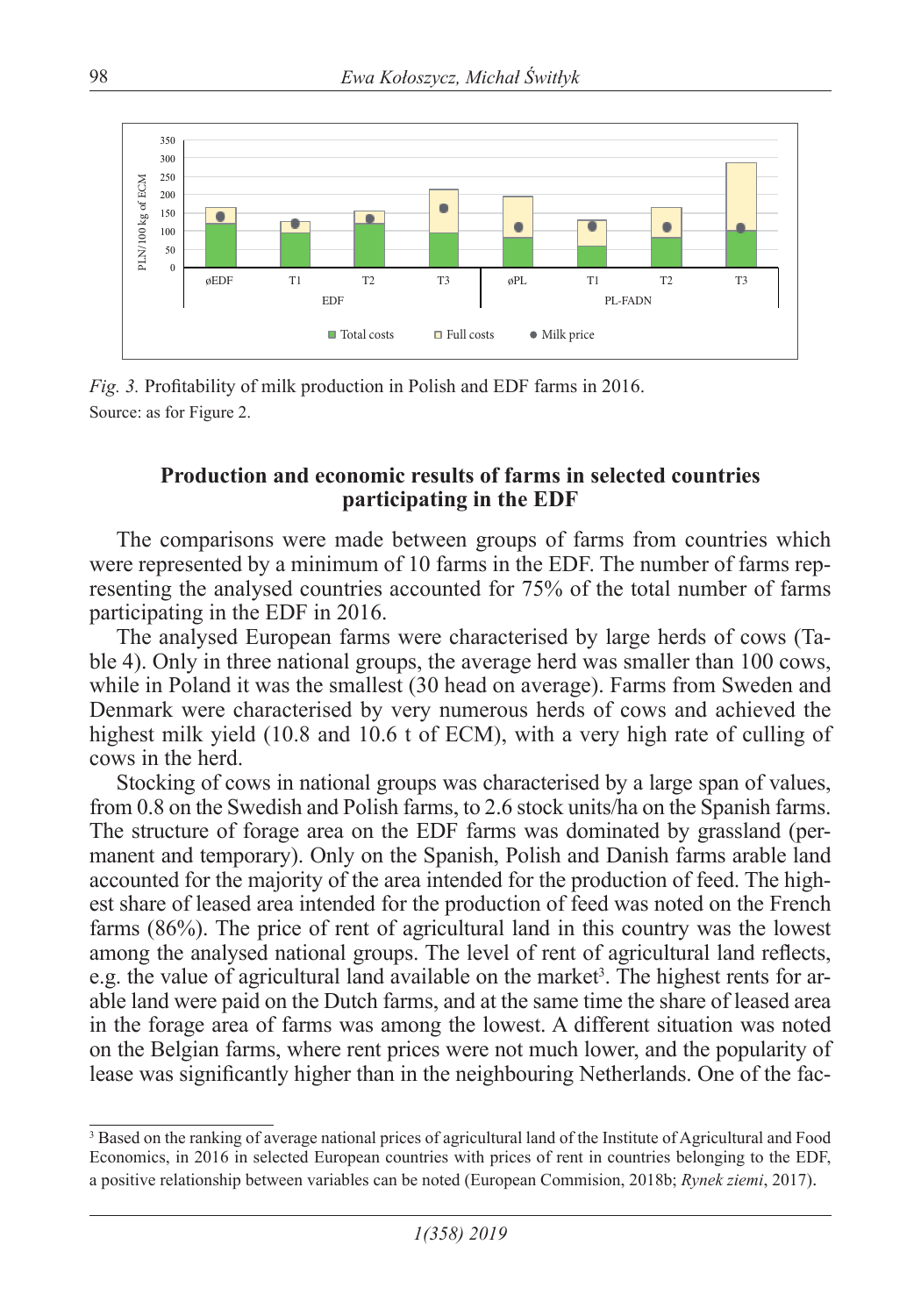tors shaping the rent prices on the market is also land productivity (Swinnen, Ciaian and Kancs, 2008). High land productivity reflects high price of rent and stocking of cows primarily in Belgium, Denmark and the Netherlands.

Table 4

*Selected production and organisational parameters of national groups of farms and the EDF in 2016*

| Detailed list                                        |                                | BE           | DE         | DK                      | ES   | <b>FR</b> | IE               | NL   | PL   | <b>SE</b> | UK         |
|------------------------------------------------------|--------------------------------|--------------|------------|-------------------------|------|-----------|------------------|------|------|-----------|------------|
| The number<br>of farms                               | units                          | 20           | 27         | 18                      | 15   | 45        | 12               | 42   | 30   | 31        | 30         |
| Herd size                                            | stock unit/<br>farm            | 75           | 371        | 392                     | 104  | 220       | 92               | 104  | 30   | 450       | 248        |
| Milk yield                                           | t of ECM/<br>cow               | 9.2          | 9.4        | 10.8                    | 10.1 | 8.3       | 6.2              | 8.8  | 6.8  | 10.6      | 7.6        |
| Culling of cows<br>in a herd                         | $\frac{0}{0}$                  | 30           | 27         | 31                      | 25   | 31        | 16               | 27   | 14   | 38        | 25         |
| Arable land                                          | % of forage<br>area            | 43           | 48         | 58                      | 77   | 48        | $\mathfrak{2}$   | 15   | 54   | 28        | 15         |
| Permanent pastures                                   | % of forage<br>area            | 57           | 46         | 6                       | 7    | 20        | 98               | 66   | 20   | 21        | 51         |
| Temporary pastures                                   | % of forage<br>area            | $\mathbf{0}$ | 6          | 37                      | 16   | 32        | $\boldsymbol{0}$ | 19   | 26   | 51        | 33         |
| Stocking of cows                                     | stock unit/ha                  | 2.1          | 1.5        | 1.5                     | 2.6  | 1.1       | 2.0              | 2.1  | 1.2  | 0.8       | 1.8        |
| Leased area                                          | % of forage<br>area            | 68.5         | 69.0       | 35.0                    | 54.0 | 86.4      | 40.5             | 27.0 | 17.0 | 62.2      | 54.3       |
| Rent of arable land                                  | PLN/ha<br>of arable<br>land    |              |            | 2,894 1,790 2,541 1,244 |      |           | 727 2,491 3,126  |      | 759  |           | 905 2,089  |
| Land productivity                                    | t of ECM/ha                    | 19.3         | 13.8       | 16.7                    | 26.8 | 9.4       | 12.7             | 18.9 | 7.7  | 8.8       | 13.3       |
| Capital involvement<br>(without land),<br>including: | <b>PLN</b><br>thousand/<br>cow | 22.7         | 22.1       | 27.5                    | 22.4 | 31.1      | 12.3             | 42.2 | 31.7 | 37.1      | 13.2       |
| Value of buildings                                   | $\frac{0}{0}$                  | 39           | 47         | 50                      | 40   | 38        | 43               | 68   | 32   | 43        | 27         |
| Value of machinery                                   | $\frac{0}{0}$                  | 20           | 19         | 18                      | 19   | 16        | 16               | 8    | 36   | 14        | 20         |
| Value of livestock                                   | $\frac{0}{0}$                  | 29           | 22         | 20                      | 39   | 22        | 41               | 13   | 20   | 18        | 39         |
| Capital productivity                                 | t of ECM/<br><b>PLN 1000</b>   |              | 8.62 10.54 | 7.74                    | 9.27 |           | 5.76 10.45       | 4.58 | 4.85 |           | 5.99 10.59 |
| Labour input                                         | $h$ /cow                       | 38           | 42         | 30                      | 62   | 46        | 32               | 31   | 175  | 46        | 35         |
| Labour productivity                                  | kg of<br>ECM/h                 | 261          | 238        | 380                     | 185  | 203       | 214              | 312  | 52   | 249       | 231        |

Source: as for Figure 2.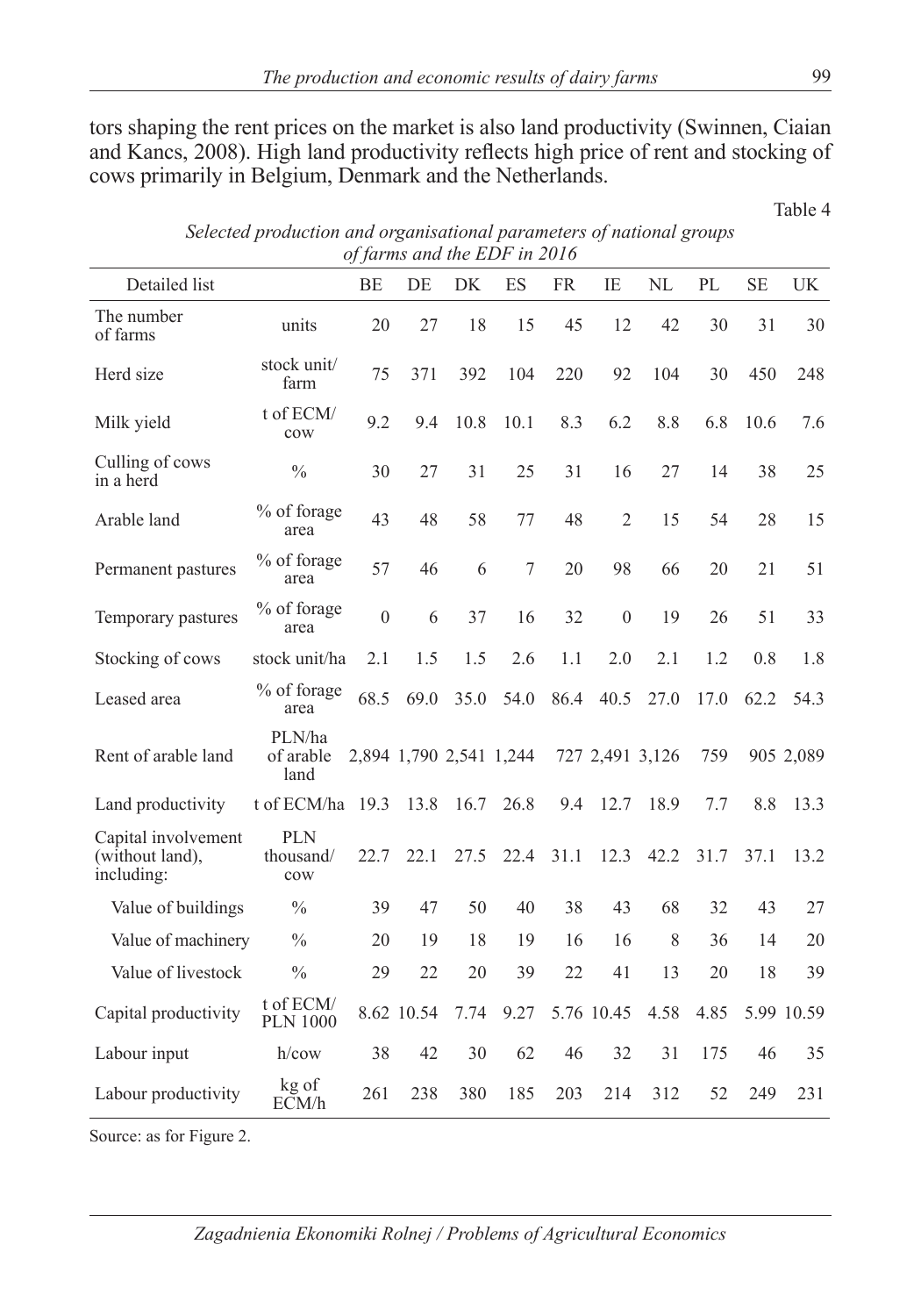Capital involved in assets (without land) per one cow on the Polish farms was on the level comparable with the French farms. In the comparison of the structure of capital involved in the analysed countries, large deviations from the share of machinery and buildings in capital in the national groups were noticeable. The Dutch farms were characterised by the highest capital involvement (PLN 42.2 thousand/ cow) and the value of buildings dominated in it (68%). Despite high milk yield of cows, this resulted in the lowest capital productivity (4.58 t of ECM per PLN thousand of capital involved in milk production). The lowest capital involvement was noted for the Irish and British farms (PLN 12.3 and 13.2 thousand per cow, respectively), and its structure was characterised by a high share of livestock value. At the same time, farms from these countries were characterised by the highest capital productivity – over 10 t of ECM/PLN 1000. Polish farms were characterised by the highest share of the value of machinery in capital (36%). This share was more than twice as high as the average share on the EDF farms. As a consequence, relatively high capital intensity with low milk production on the Polish farms led to low capital productivity, comparable to the Dutch farms.

The average labour input per cow on the EDF farms in 2016 was 58 hours. The highest labour input was noted for the Polish farms (175 h). In other national groups, the labour input was ranging from 30 h per dairy cow on Danish farms to 62 h on the Spanish farms. Labour productivity was the highest especially in countries with high pay rates.

Revenues in milk production in national groups of farms were diversified (Table 5). The range of revenues between domestic groups was PLN 37. This was mainly due to differences in milk prices and prices of live bovine animals. The Swedish, French and Dutch farms produced the highest revenues. The Polish farmers obtained lower prices for milk produced, compared to other major milk producers in Europe (European Comission, 2018a; Wójcik, 2010).

In 2016, milk prices in the Polish group of farms were 20% lower compared to Dutch producers. Relatively low prices of milk were also obtained by producers from Belgium and Ireland. The sale of cattle also had a large share in the development of total revenues, especially on Irish farms in which it accounted for 20% of the total value of production (on Polish and Swedish farms this share was at the level of 16%).

Total costs were different, ranging from PLN 99/100 kg of ECM on the Irish farms to PLN 158/100 kg of ECM on the Swedish farms. They were relatively favourable on the Irish and Polish farms. This was mainly due to low direct costs related to low costs of feeding cows. The highest total costs were incurred by the French and Swedish farms. The French farms were characterised by high depreciation (similarly to the Polish farms), but also high costs of using external production factors (mainly land).

Agricultural income was the most favourable in the group of the Irish and Polish farms. The inclusion of alternative costs in the assessment of profitability of milk production (both with subsidies and without subsidies not related to production) indicates good condition of Irish farms and, at the same time, very bad condition of the Polish farms.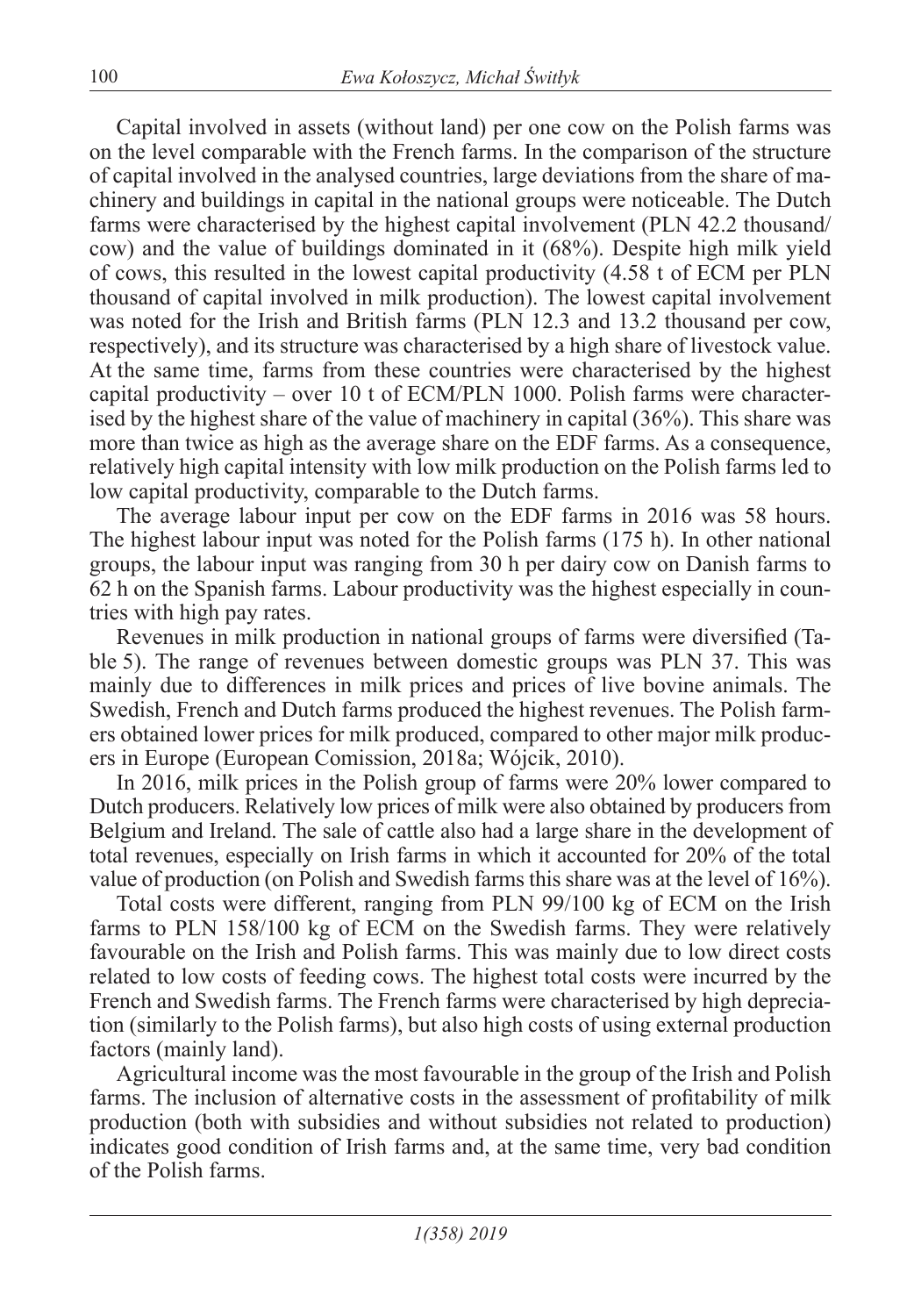|                                                     |           |         | $(1 \text{ LIV} / 100 \text{ kg} \text{ }0) \text{ LUN}$ |         |              |      |              |         |           |         |
|-----------------------------------------------------|-----------|---------|----------------------------------------------------------|---------|--------------|------|--------------|---------|-----------|---------|
| Detailed list                                       | <b>BE</b> | DE      | DK                                                       | ES      | <b>FR</b>    | IE   | NL           | PL      | <b>SE</b> | UK      |
| Total revenues, including:                          | 133       | 147     | 142                                                      | 157     | 168          | 144  | 163          | 136     | 170       | 157     |
| from the sale of milk                               | 115       | 119     | 126                                                      | 134     | 133          | 113  | 137          | 110     | 127       | 134     |
| from the sale of cattle                             | 14.8      | 17.7    | 15.5                                                     | 13.6    | 23.4         | 29.0 | 16.2         | 21.3    | 26.5      | 19.4    |
| Direct costs, including:                            | 68.5      | 72.2    | 69.2                                                     | 81.5    | 77.0         | 51.8 | 68.5         | 59.3    | 70.6      | 77.4    |
| purchased feed                                      | 39.2      | 42.3    | 46.7                                                     | 54.0    | 39.7         | 20.4 | 42.9         | 22.7    | 41.7      | 40.2    |
| production of own feed                              | 11.5      | 10.8    | 8.5                                                      | 8.6     | 13.4         | 14.0 | 8.5          | 20.5    | 11.7      | 9.9     |
| other direct cost<br>(incl. purchase<br>of animals) | 17.7      | 19.1    | 14.0                                                     | 19.0    | 23.9         | 17.4 | 17.1         | 16.1    | 17.2      | 27.2    |
| General economic costs                              | 30.0      | 48.2    | 53.4                                                     | 43.5    | 38.5         | 27.4 | 48.7         | 20.0    | 59.7      | 45.3    |
| Depreciation                                        | 23.0      | 15.1    | 14.2                                                     | 12.7    | 31.0         | 9.6  | 21.3         | 25.5    | 22.1      | 11.3    |
| Cost of external factors                            | 6.4       | 8.9     | 6.4                                                      | 3.3     | 9.7          | 9.9  | 5.9          | 2.2     | 5.1       | 8.9     |
| Total costs                                         | 128       | 144     | 143                                                      | 141     | 156          | 99   | 144          | 107     | 158       | 143     |
| Alternative costs.<br>including:                    | 44.3      | 30.3    | 24.6                                                     | 28.3    | 44.8         | 45.3 | 55.1         | 114     | 31.8      | 27.4    |
| own land                                            | 3.4       | 4.5     | 10.5                                                     | 2.9     | 1.2          | 11.2 | 13.3         | 9.4     | 3.8       | 7.0     |
| capital involved                                    | 7.6       | 7.2     | 8.5                                                      | 5.5     | 10.7         | 6.9  | 15.1         | 22.7    | 10.2      | 8.8     |
| own labour                                          | 33.3      | 18.6    | 5.6                                                      | 19.9    | 32.9         | 27.1 | 26.7         | 81.7    | 17.8      | 11.6    |
| Income from family farm                             | 5.4       | 2.6     | $-1.2$                                                   | 16.0    | 11.8         | 45.4 | 18.6         | 29.5    | 12.7      | 13.8    |
| Income from management<br>and risk I                | $-38.9$   | $-27.7$ | $-25.9$                                                  | $-12.3$ | $-33.0$      | 0.1  | $-36.4$      | $-84.4$ | $-19.1$   | $-13.6$ |
| Income from management<br>and risk II               | $-27.5$   | $-18.2$ | $-14.3$                                                  |         | $-3.5 -18.5$ |      | $10.3 -25.8$ | $-62.7$ | $-7.7$    | $-6.1$  |

*Selected economic results of the EDF and national groups of farms in 2016 (PLN/100 kg of ECM)*

Source: as for Figure 2.

Total costs of milk production on farms were characterised by high diversification (Figure 4). Their level was ranging from PLN 68 on the Irish farms to PLN 128 on the Danish group, however, in the majority of national groups, the cost of producing 100 kg of ECM did not exceed PLN 120. On average, alternative costs of producing 100 kg of milk in the analysed countries (except for Poland) amounted to approximately PLN 37. On the Polish farms, due to very large involvement of own resources (mainly labour) in milk production, alternative costs were almost three times higher than in other national groups. Only on the Irish farms the price of milk covered full costs of its production. On the other farms, production was unprofitable. Losses from milk production were ranging from PLN 12 on the Spanish farms to PLN 84 on the Polish farms for every 100 kg of ECM.

Table 5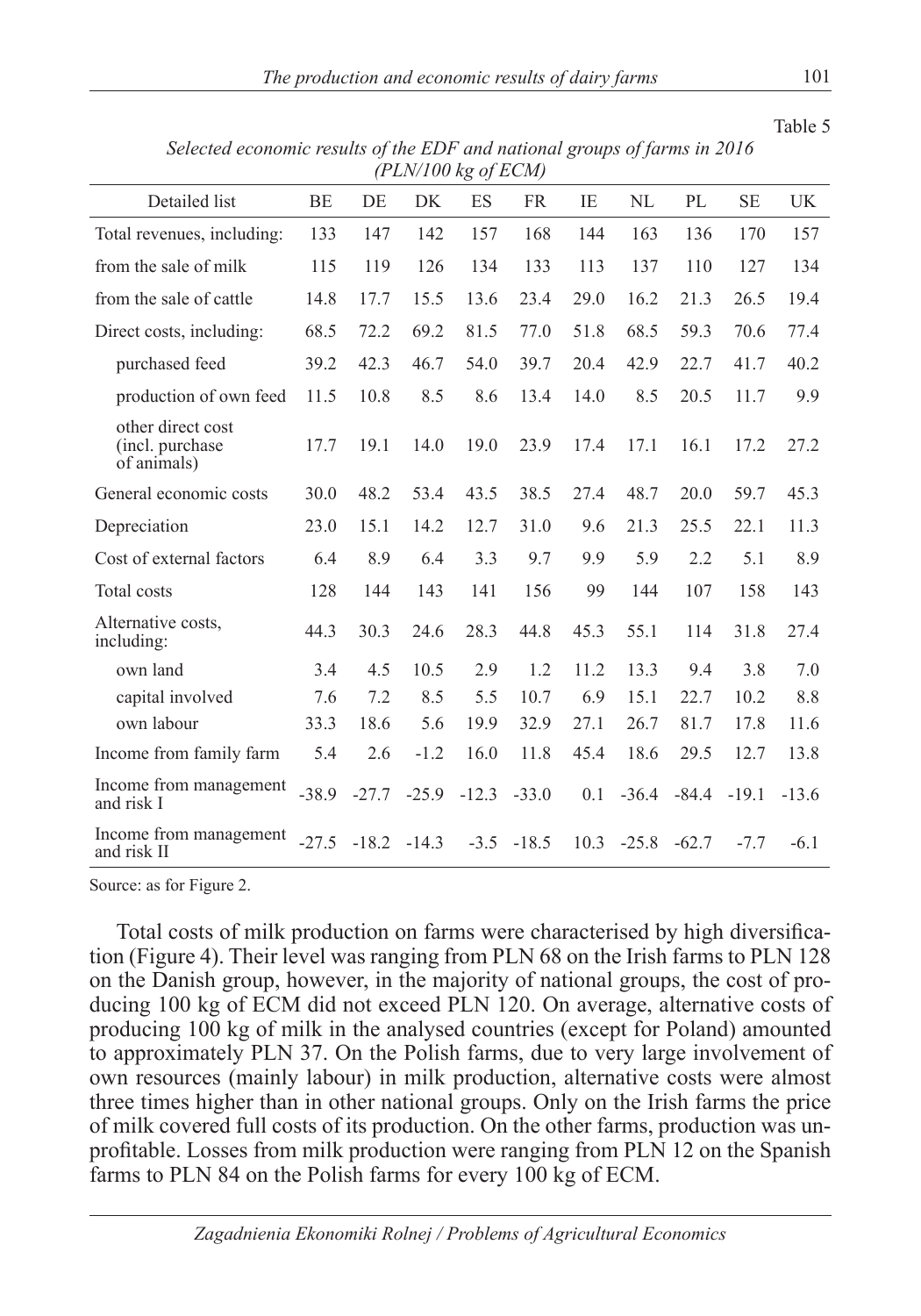

*Fig. 4.* Profitability of milk production in the national groups of EDF farms in 2016. Source: as for Figure 2.

### **Conclusion**

- 1. Research has shown that it is possible to use the data collected by the FADN in network research conducted by the EDF. This requires either data from the FADN system to be supplemented with data collected using the structured interview or the FADN questionnaire to be supplemented with missing data.
- 2. A characteristic feature of farms incurring the lowest total costs was high production scale, associated with larger herds of cows (twice) and higher milk yield compared to farms incurring the highest costs.
- 3. On farms with low production costs, the area of leased UAA accounted for more than half of the forage area, and 59% of the produced feed came from grassland. In the Spanish, Danish and Polish group of farms, the production of feed was mainly on arable land, and on Danish and Polish farms, additionally, mainly on own land.
- 4. Farms incurring the lowest costs in raising of dairy cattle were characterised by low capital involvement (without land) per cow. It was dominated by the value of buildings. The Polish group of farms stood out in comparison with other groups with the highest share of machinery value in capital and one of the lowest capital productivity, alongside Dutch farms.
- 5. The analysis of costs on farms indicates that Irish and Polish farms had the lowest total costs. The average level of these costs in the Polish group was lower than the costs incurred on the EDF farms with the lowest full costs.
- 6. The valuation of own resources of farms used allowed comparing the results achieved regardless of the origin of production factors. Income from management and risk was achieved by farms with the lowest full costs of production and only taking into account subsidies for raising of dairy cattle in the calculation. Among the national groups, income from management was achieved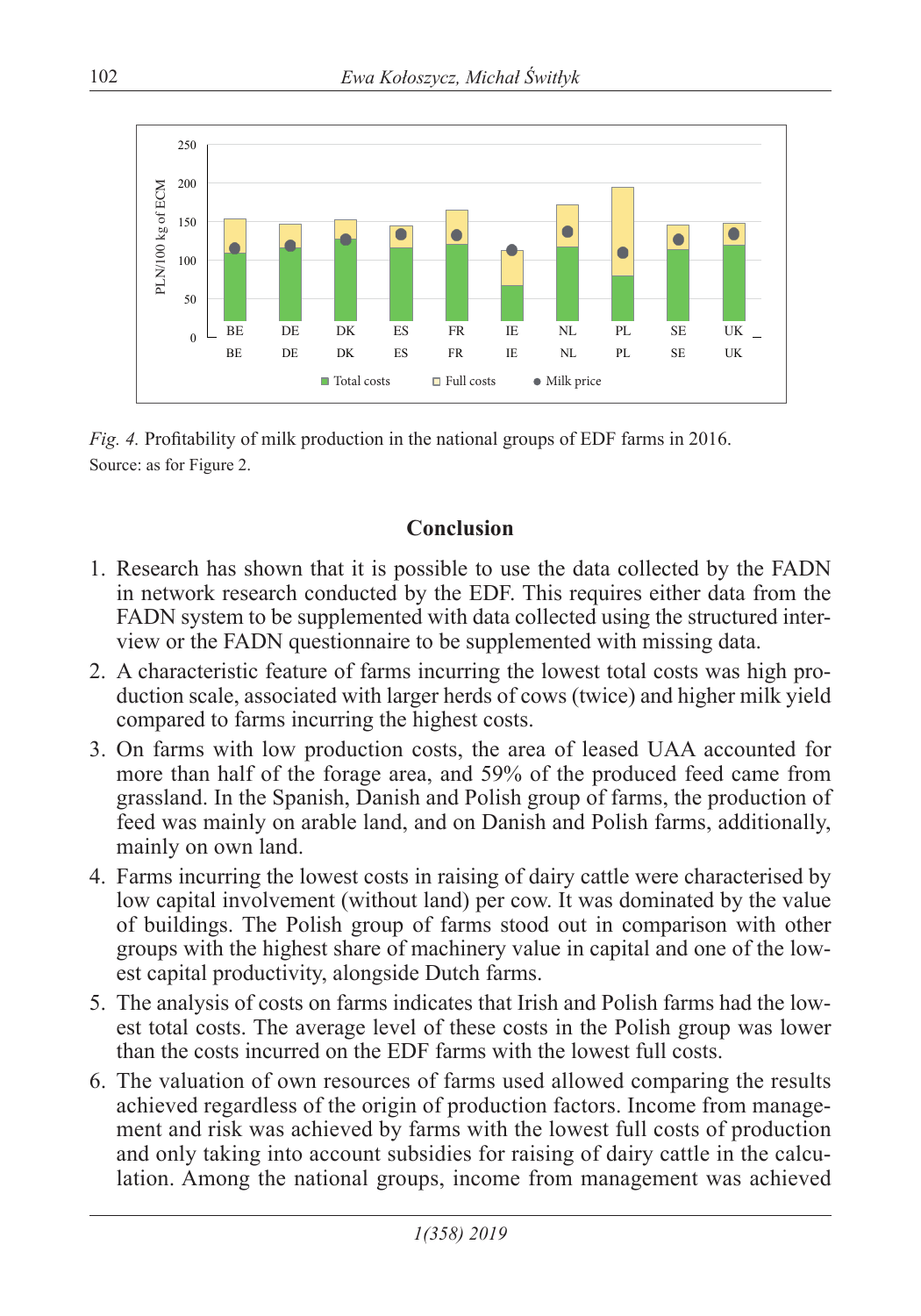only by the Irish farms, while the group of the Polish farms was characterised by the highest loss.

7. Total costs of producing 100 kg of milk on the Polish farms were lower than the costs of the EDF farms from the lower tercile. After taking into account alternative costs, milk production was profitable only in the group of the Irish farms.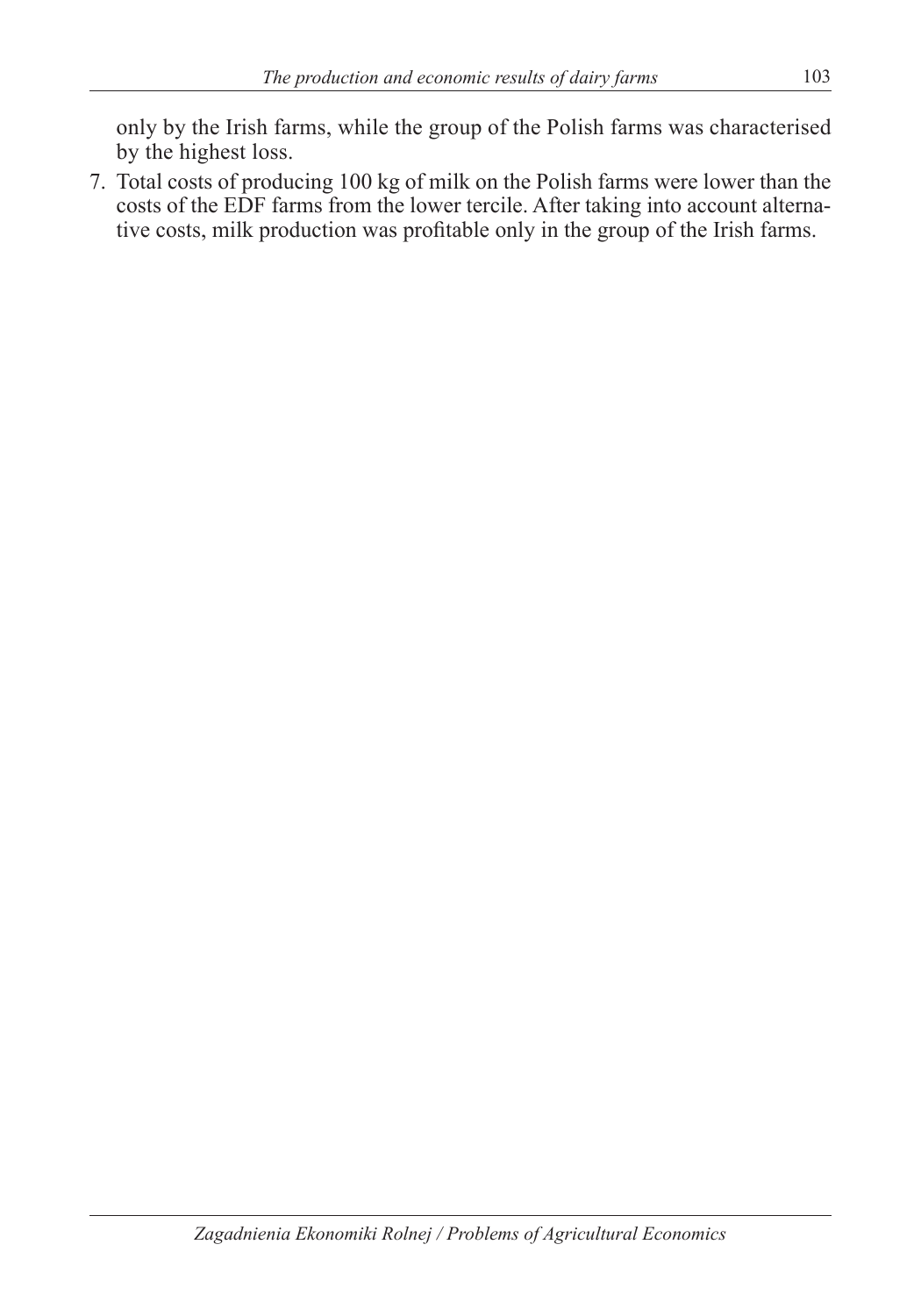#### **References**

- Bocian, M., Osuch, D., Smolik, A. (2018). *Parametry techniczno-ekonomiczne według grup gospodarstw rolnych uczestniczących w Polskim FADN w 2016 roku*. Warszawa: IERiGŻ-PIB.
- Czyżewski, A., Guth, M. (2016). *Zróżnicowanie produkcji mleka w makroregionach Unii Europejskiej z wyróżnieniem Polski*. Warszawa: Wydawnictwo Naukowe PWN.
- European Comission (2018a). EU Milk Market Observatory. Retrieved from: http://ec.europa. eu/agriculture/milk-market-observatory/latest-statistics/productions-stocks\_en.htm.
- European Commision (2018b). Land prices vary considerably between and within member states, (48). Retrieved from: ec.europa.eu/eurostat/documents/2995521/8756523/5-21032018-AP- -EN.pdf/b1d0ffd3-f75b-40cc-b53f-f22f68d541df.
- EDF (2015). EDF Report 2014. Frankfurt: European Dairy Farmers (EDF e.V.).
- Gołaś, Z. (2017). Uwarunkowania rentowności produkcji mleka w gospodarstwach mlecznych krajów Unii Europejskiej. *Zagadnienia Ekonomiki Rolnej, No. 3*(352), pp. 19-40. DOI: 10.30858/zer/83030.
- Goraj, L., Mańko, S. (2004). Model szacowania pełnych kosztów działalności gospodarstw rolnych. *Zagadnienia Ekonomiki Rolnej, No. 3*(328), pp. 28-58.
- GUS (2012). *Charakterystyka gospodarstw rolnych. Powszechny Spis Rolny 2010*. Warszawa: GUS.
- GUS (2017). *Charakterystyka gospodarstw rolnych w 2016 r*. Warszawa: GUS.
- Hemme, T. (ed.). (2018). *Dairy Report 2018*. Kiel: IFCN.
- Kusz, D., Misiak, T. (2017). Wpływ technicznego uzbrojenia pracy i postępu technicznego na wydajność pracy w rolnictwie. *Roczniki Naukowe SERiA*, vol. 19, No. 2, pp. 145-150. DOI: 10.5604/01.3001.0010.1177.
- Majchrzak, A. (2013). Rola dzierżawy gruntów rolnych w kształtowaniu struktury agrarnej Polski na tle państw członkowskich Unii Europejskiej. *Problemy Drobnych Gospodarstw Rolnych*, No. 2, pp. 63-82.
- *Rynek ziemi rolniczej. Stan i perspektywy* (2017). Analizy Rynkowe, No. 20. Warszawa: IERiGŻ- -PIB, ARR, MRiRW.
- Sheng, Y., Davidson, A., Fuglie, K., Zhang, D. (2016). Input Substitution, Productivity Performance and Farm Size. *Australian Journal of Agricultural and Resource Economics, 60*(3), pp. 327-347. DOI: 10.1111/1467-8489.12136.
- Skarżyńska, A. (2011). Koszty ekonomiczne produkcji mleka metodyczne ujęcie rachunku oraz wyniki badań w 2009 roku. *Zagadnienia Ekonomiki Rolnej, No. 3*(320), pp. 143-161.
- Skarżyńska, A. (2017). Wyniki gospodarstw mlecznych w Polsce w porównaniu do największych producentów mleka w Unii Europejskiej. *Zagadnienia Ekonomiki Rolnej, No. 4*(353), pp. 24-49. DOI: 10.30858/zer/84963.
- Swinnen, J., Ciaian, P., Kancs, A. (2008). Study on the functioning of land markets in the EU member states under the influence of measures applied under the Common Agricultural Policy. EERI Research Paper Series.
- Wójcik, A. (2010). Dochodowość produkcji mleka w gospodarstwach w Europie. *Roczniki Nauk Rolniczych, No. 97*(1), pp. 122-130.
- Ziętara, W., Adamski, M. (2018). Konkurencyjność polskich gospodarstw mlecznych na tle gospodarstw z wybranych Krajów Unii Europejskiej. *Zagadnienia Ekonomiki Rolnej, No. 1*(354), pp. 56-79. DOI: 10.30858/zer/89615.